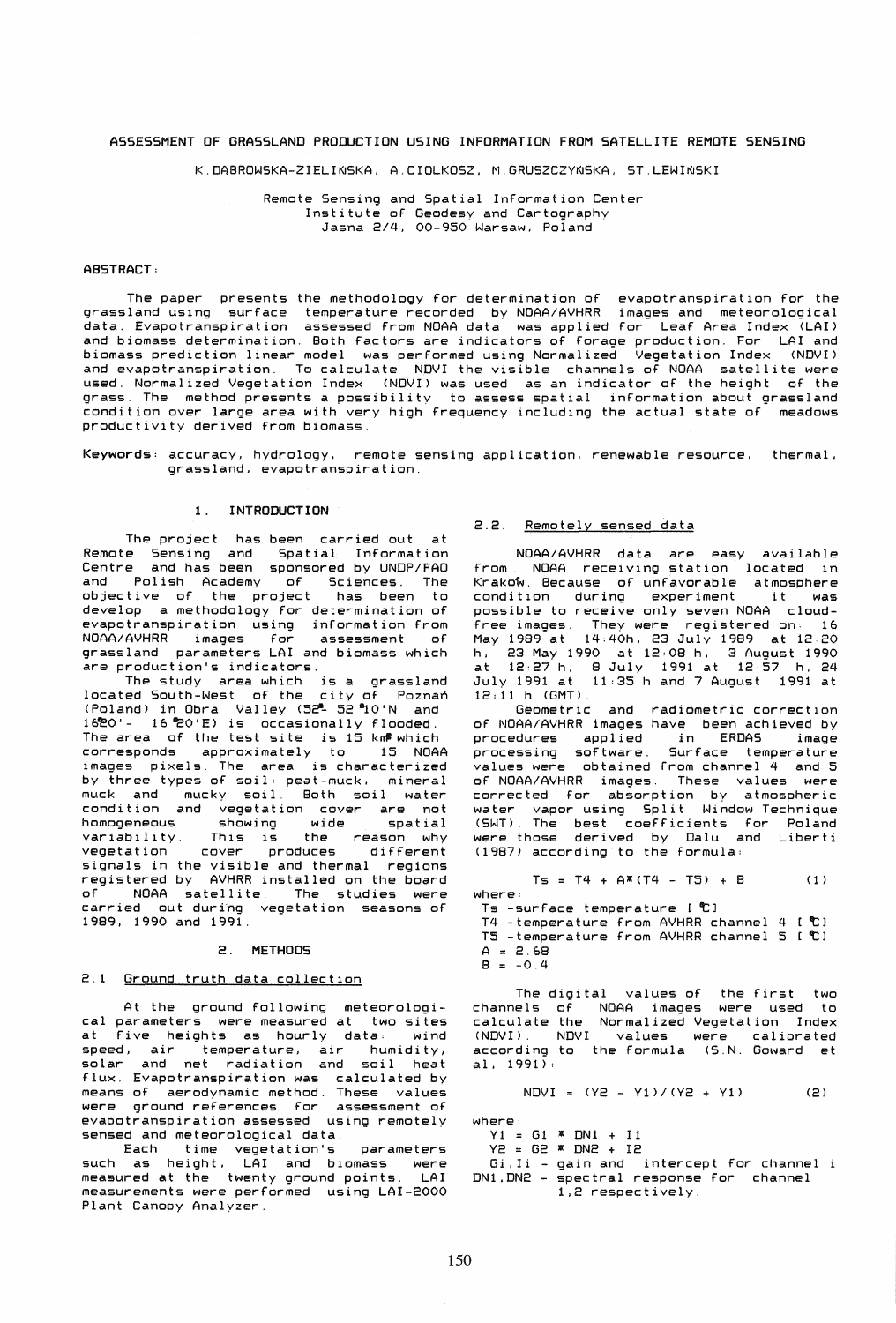NOVI values calculated using equation (2) and corrected due to the effect of solar zenith angle according to 5.M.Singh (1988) :

$$
NDVIC = NDVI*(\theta s)/(1 - y)
$$
 (3)

where:

.<br>**0**s - solar zenith angle [Rad]  $y = 0.73988$ s^1.602  $\theta$  s =  $(\theta$ s - If 6)

For the study area aerial infrared (IR) photographs were taken for the same days as NOAA images. From these days as NOAA images. From these<br>photographs taken from the altitude of 1&00 m photomosaics were created using density slicing method. The photomosaics were overlaid with the grid of NOAA pixels and for each pixel one value of LAI. biomass and height of the grass were calculated as weighted averages.

## 2.3 Methodology for evapotranspiration computation.

Instantaneous evapotranspiration values were assessed as a residual from the energy budget equation:

$$
LE = RN - H - G \qquad (4)
$$

where;

- LE the rate of loss of latent heat by evapotranspiration (named as E)  $[W/m^2]$
- RN the rate of net gain of heat from radiation (measured at the study area) [W/~
- H the rate of loss of sensible heat by convection [W/~
- the rate of loss heat into the ground (measured at the study area) *[W/m'l*

The values of the rate of loss of sensible heat by convection (H) were calculated as follows:

$$
H = [a * Cp * (Ts - Ta)]/ra \qquad (5)
$$

where:

- $Q$  air density [kg/m<sup>2</sup>]<br>Cp specific heat of a
- 
- $\overline{C}$  specific heat of air  $(J/\text{kg} \cdot \text{K})$ <br>Ts surface temperature extracted - surface temperature extracted from NOAA/AVHRR images and corrected due to atmospheric water vapor [<sup>0</sup>]
- Ta air temperature measured at the
- study area [<sup>t</sup>]
- ra air resistance [s/mJ

The values of air resistance (ra) were calculated as follows:

$$
ra = [ln(z-d)/z0]^{2}K^{2x}u
$$
 (6)

- where:<br>z height of  $measurements$   $above$  the  $q$ round  $[m]$
- $d$  zero-plane displacement level  $[m]$
- zo roughness length [m]
- K Von Karman's constant equal to 0.41
- u wind speed *[m/s1*

The values of roughness length (zo) and zero-plane displacement level (d) were calculated in the function of the height

of the grass (h) according to the Monteith (1973) as follows:

and

$$
z_0 = 0.13*h \tag{7}
$$

$$
d = 0.66
$$
<sup>\*</sup>h (B)

Air resistance values were corrected<br>air stability using method of for air stability R . 0 . J ac k son eta 1 (1 987) .

For estimating roughness length and zero plane displacement the height of the grass should be known. It is possible to deduce these values from the Normalized Vegetat ion Index (NOV!). It was found a ...<br>good linear relation between the height of<br>the grass measured at the test site and the grass measured at the test site NDVI derived from NOAA images  $(r = 0.86)$ . Equation (9) presents this relationship.

$$
h = 0.4 \times NDVI + 0.04
$$
 (9)



Fig.l The relation between the height of grass (h) and NOVI.

### 3. RESULTS

Values of evapotranspiration for the study area calculated using aerodynamic method (Em) were compared obtained using equation (4) (Ec). Values of Em were taken as the ground references.<br>The small discrepancies (about 10%) The small discrepancies (about between evapotranspiration measured (Em) and calculated (Ec) are caused mostly by differences between time of<br>ements and satellite overpass measurements and satellite overpass.<br>Evapotranspiration (Ec) assessed from Evapotranspiration NOAA/AVHRR images was used for LAI and biomass prediction. The sensible heat (H) was calculated from equation (5) and<br>evapotranspiration from equation (4) where evapotranspiration from equation (4) where<br>surface temperature (Ts) was derived from surface temperature (Ts) was derived NOAA/AVHRR data.

LAI was estimated applying NOVI values calculated from equation (3) and index HIE and Rn. Equations (10) presents this relationship  $(r = 0.91)$ .

LAI=19.6\*NDVI+1.09\*H/E+0.01\*Rn-11.21 (10)

From these results we can state that the multiple relationships between LAI and NDVI, index H/E and Rn are stronger than only with the index  $H/E$ .

The best results for calculating wet<br>ss were obtained using values of NDVI biomass were obtained using values of assessed from equation (3) and Rn and E